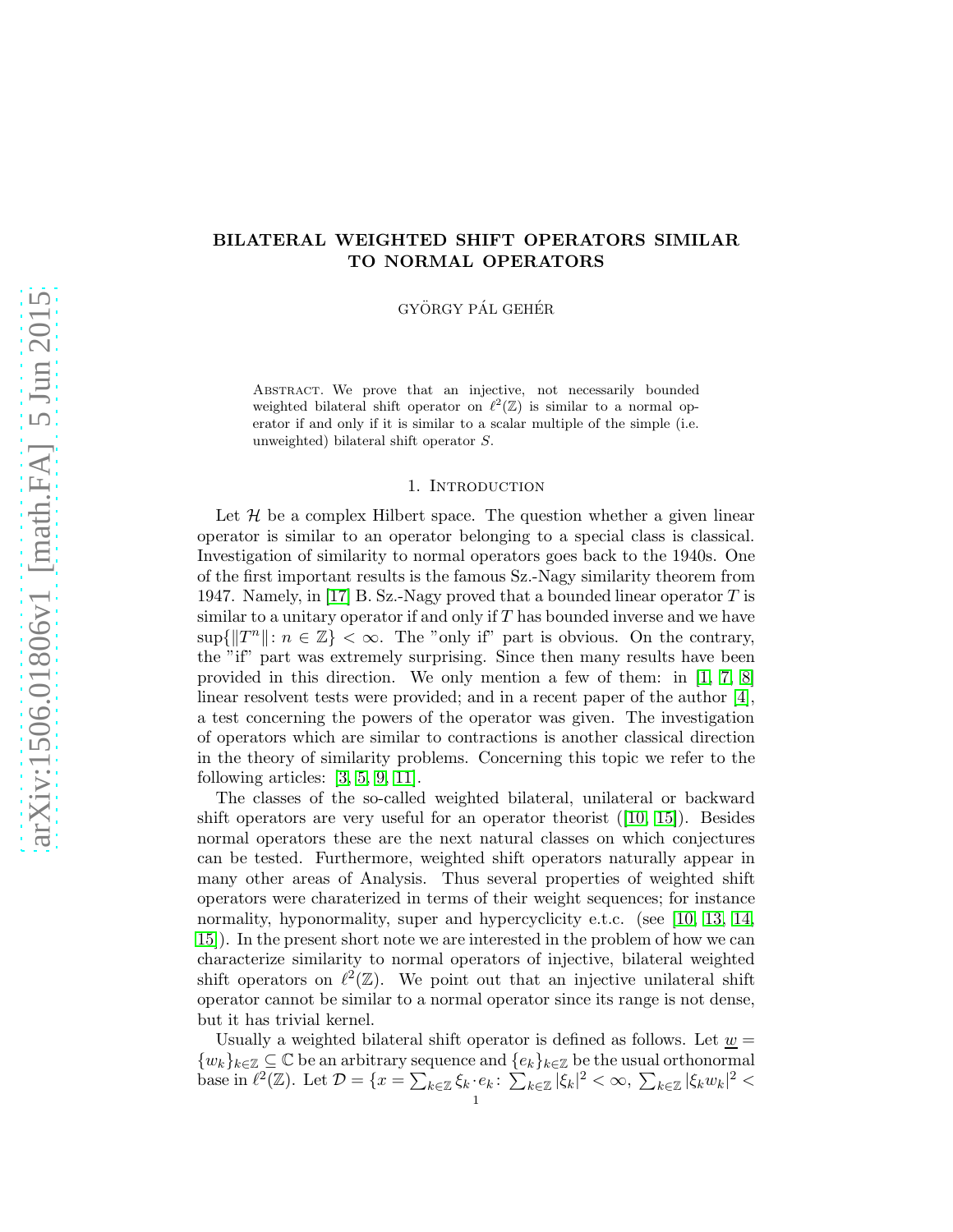$\infty$ } which is a linear manifold in  $\ell^2(\mathbb{Z})$ . We define  $S_{\underline{w}}: \ell^2(\mathbb{Z}) \to \ell^2(\mathbb{Z})$  by the following equation:

$$
S_{\underline{w}}\left(\sum_{k\in\mathbb{Z}}\xi_k\cdot e_k\right)=\sum_{k\in\mathbb{Z}}\xi_{k-1}w_{k-1}\cdot e_k\qquad\left(\sum_{k\in\mathbb{Z}}\xi_k\cdot e_k\in\mathcal{D}\right).
$$

The domain of an operator  $T: \mathcal{H} \to \mathcal{H}$  will be denoted by dom T. Using this terminology, we can write  $\mathcal{D} = \text{dom } S_w$ . It is quite straightforward to see that  $S_w$  is bounded exactly when the weight sequence  $\underline{w} = \{w_k\}_{k \in \mathbb{Z}}$  is bounded. In the special case when all weights are equal to 1, we speak about the simple bilateral shift,  $S$ . It is well-known that  $S$  is a unitary operator.

Our result is stated and proven in the next section.

#### 2. THE CHARACTERIZATION

Characterization of normality for bilateral weighted shift operators can be obtained by a simple calculation (see also [\[15\]](#page-4-10)). Namely,  $S_w$  is normal if and only if we have  $|w_k| = |w_{k+1}|$  for every  $k \in \mathbb{Z}$ , which is satisfied exactly when  $S_w$  is unitarily equivalent to  $|w_0| \cdot S$ . Here we consider the much harder question: which weighted bilateral shift operators are similar to normal operators? Since this is a very natural question, it is quite surprising that we have not found any paper which considers this problem.

Before giving our proof of this result, we shall specify what we mean exactly by the similarity of two (unbounded) operators. We will follow the definition given in [\[12,](#page-4-13) p. 213]. Namely, two operators  $A, B: \mathcal{H} \to \mathcal{H}$  are said to be similar, if there exists an invertible operator  $X: \mathcal{H} \to \mathcal{H}$  such that  $X(\text{dom }A) = \text{dom }B$  and  $XAh = BXh$   $(h \in \text{dom }A)$  are fulfilled. Similarity is an equivalence relation (see [\[12\]](#page-4-13)). Let us assume that A and B are similar. Are  $A^n$  and  $B^n$  necessarily similar as well  $(n \in \mathbb{N})$ ? This is a natural question, which is obvious in case of bounded operators. The following lemma gives the positive answer in general.

**Lemma 1.** Suppose that A and B are similar, and  $n \in \mathbb{N}$ . Then  $A^n$  and  $B<sup>n</sup>$  are also similar.

*Proof.* We have to show that  $XA^n h = B^n X h$   $(h \in \text{dom } A^n)$  and  $X(\text{dom } A^n) = \text{dom } B^n$  hold. We will use an induction on n, thus we assume that for smaller powers the statement has already been proven. First, it is well-known that dom  $A^n \subseteq \text{dom } A^{n-1} \subseteq \mathcal{H}$ . Therefore we can write the following:

$$
X(\text{dom } A^n) = X \left( \{ h \in \mathcal{H} : Ah \in \text{dom } A^{n-1} = X^{-1}(\text{dom } B^{n-1}) \} \right)
$$
  
=  $X \left( \{ h \in \text{dom } A^{n-1} : XAh = BXh \in \text{dom } B^{n-1} \} \right)$   
=  $\{ Xh \in X \text{dom } A^{n-1} = \text{dom } B^{n-1} : B(Xh) \in \text{dom } B^{n-1} \} = \text{dom } B^n.$ 

Second, let  $h \in \text{dom } A^n$ . Then we have  $XA^{n-1}Ah = B^{n-1}XAh = B^nXh$ , since  $Ah \in \text{dom } A^{n-1}$ . This completes the proof.  $□$ 

Now, we are in the position to state and prove our result.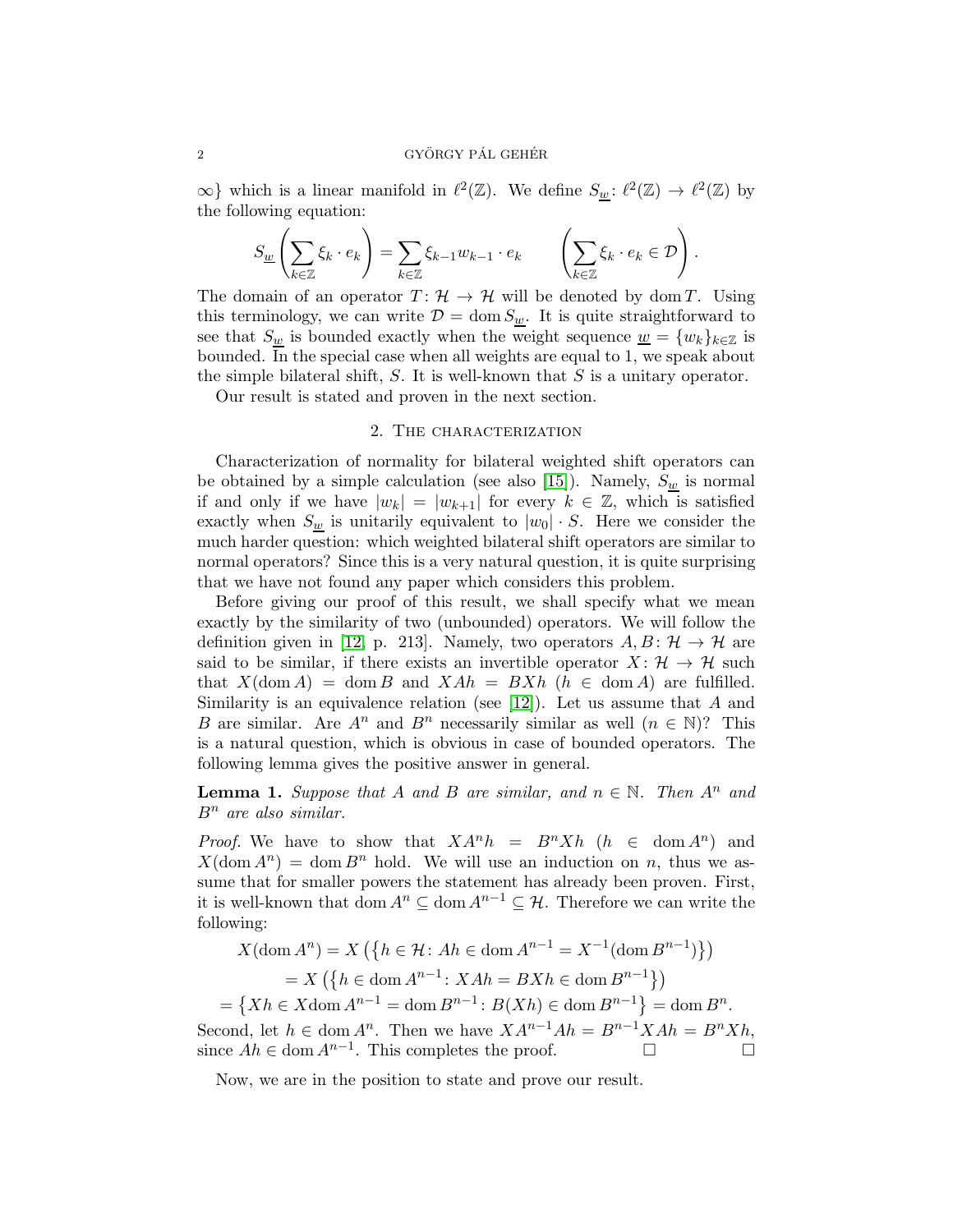**Theorem 1.** Let  $S_w$  be an injective, not necessarily bounded bilateral weighted shift operator on  $\ell^2(\mathbb{Z})$ . Then the following conditions are equivalent:

- (a)  $S_w$  is similar to a normal operator,
- (b) there exists a constant  $c > 0$  such that  $c \cdot S_w$  is similar to S,
- (c) we can find a constant  $c > 0$  such that we have

$$
\sup \left\{ c^n \prod_{j=1}^n |w_{k+j}| \colon k \in \mathbb{Z}, n \in \mathbb{N} \right\} < \infty
$$

and

$$
\inf \left\{ c^n \prod_{j=1}^n |w_{k+j}| \colon k \in \mathbb{Z}, n \in \mathbb{N} \right\} > 0.
$$

*Proof.* First of all, the (c)  $\Longrightarrow$  (b) part follows immediately from [\[15,](#page-4-10) Theorem 2. Second, the  $(b) \rightarrow (a)$  part is obvious, since S is a normal operator. Thus we only have to deal with the  $(a) \implies (c)$  part. We consider an arbitrary operator  $T: \mathcal{H} \to \mathcal{H}$ , and we define the following set:

$$
\text{Stab}(T) = \left\{ x \in \bigcap_{n \in \mathbb{N}} \text{dom}\, T^n \colon \lim_{n \to \infty} ||T^n x|| = 0 \right\}
$$

which is clearly a linear manifold. Obviously the zero vector is always an element of  $\text{Stab}(T)$ . We note that in case when we have  $\sup_{n\in\mathbb{N}}||T^n|| <$  $\infty$ , the set Stab(T) is a subspace (i.e. closed linear manifold) which is hyperinvariant for  $T$  (see e.g. [\[16\]](#page-4-14)).

Concerning  $S_{\underline{w}}$ , we claim that either  $\text{Stab}(S_{\underline{w}}) = \{0\}$  or it is a dense linear manifold in  $\ell^2(\mathbb{Z})$ . Suppose that we have a non-zero vector  $x = \sum_{k \in \mathbb{Z}} \xi_k \cdot e_k \in$ Stab $(S_w)$ , then there is an index  $k_0 \in \mathbb{Z}$  such that  $\xi_{k_0} \neq 0$ . The condition  $x \in \bigcap_{n=1}^{\infty}$  dom  $S_{\underline{w}}^{n}$  is equivalent to the following:

<span id="page-2-0"></span>
$$
\sum_{k\in\mathbb{Z}} |\xi_k w_k \dots w_{k+n-1}|^2 < \infty \qquad (\forall \ n \in \mathbb{N}).\tag{1}
$$

Therefore we get  $e_{k_0} \in \bigcap_{n=1}^{\infty}$  dom  $S_{\underline{w}}^n$ . Since we have

$$
||S_{\underline{w}}^n e_{k_0}|| \le \left||S_{\underline{w}}^n \left(\frac{1}{\xi_{k_0}} \cdot x\right)\right|| = \frac{1}{|\xi_{k_0}|} \cdot ||S_{\underline{w}}^n x|| \to 0 \quad (n \to \infty),
$$

we conclude  $e_{k_0} \in \text{Stab}(S_{\underline{w}})$ . Now, let  $j \in \mathbb{N}$  be arbitrary. On the one hand, it is quite straightforward that  $S^j_{\underline{w}}e_{k_0} \in \text{Stab}(S_{\underline{w}})$ , hence we obtain  $e_{k_0+j} \in \text{Stab}(S_{\underline{w}}).$  On the other hand, by [\(1\)](#page-2-0) we have  $e_{k_0-j} \in \bigcap_{n=1}^{\infty}$  dom  $S_{\underline{w}}^n$ . Obviously,

$$
\lim_{n \to \infty} ||S_{\underline{w}}^n e_{k_0 - j}|| = \lim_{n \to \infty} |w_{k_0 - j} \dots w_{k_0 - 1}| \cdot ||S_{\underline{w}}^{n - j} e_{k_0}|| = 0,
$$

which yields  $e_{k_0-j} \in \text{Stab}(S_w)$ . Therefore we conclude that every element of the standard orthonormal base lies in  $\text{Stab}(S_w)$ . Thus  $\text{Stab}(S_w)$  has to be dense, which verifies our statement.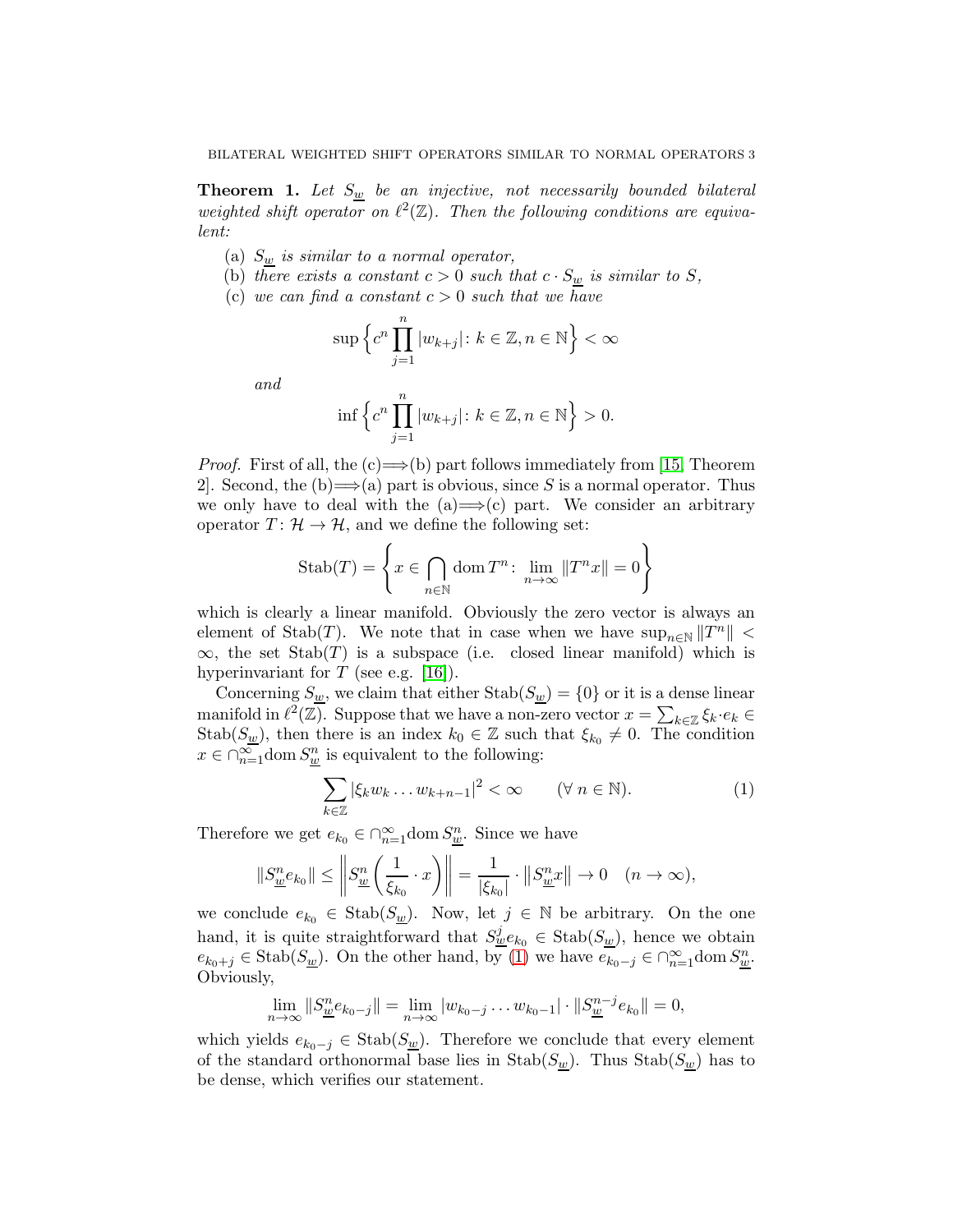### $4$  GYÖRGY PÁL GEHÉR

Now, we show that any normal operator  $N$  satisfies

<span id="page-3-0"></span>
$$
Stab(N) = \operatorname{ran} E(\mathbb{D}),\tag{2}
$$

where  $D$  denotes the open unit disk of  $C$ , and E is the spectral measure for N. Let us consider an arbitrary vector  $x = x_1 \oplus x_2 \in \bigcap_{n=1}^{\infty} \text{dom } N^n$  with  $x_1 \in$ ran  $E(\mathbb{D})$  and  $x_2 \in \text{ran } E(\mathbb{C} \setminus \mathbb{D})$ . Then we have  $N^n x = (N^n x_1) \oplus (N^n x_2)$ . A straightforward application of the function model for normal operators (see e.g. [\[2\]](#page-4-15)) gives us  $\lim_{n\to\infty}||N^n x_1|| = 0$  and

$$
\lim_{n \to \infty} ||N^n x_2|| = \begin{cases} ||x_2|| & \text{if } x_2 \in \text{ran } E(\mathbb{T}), \\ \infty & \text{otherwise,} \end{cases}
$$

where T is the unit circle of C. Therefore we obtain that  $x \in \text{Stab}(N)$ implies  $x \in \text{ran } E(\mathbb{D})$ . On the other hand, if we have  $x \in \text{ran } E(\mathbb{D})$ , then we easily obtain  $x \in \text{Stab}(N)$ , which implies [\(2\)](#page-3-0).

Next, let us suppose that we have  $N X h = X S_{\underline{w}} h$  ( $h \in \text{dom } S_{\underline{w}}$ ) with some invertible operator  $X: \mathcal{H} \to \mathcal{H}$  which also satisfies  $X(\text{dom } S_{\underline{w}}) = \text{dom } N$ . By Lemma 1, we obtain  $(c \cdot N)^n X h = X (c \cdot S_{\underline{w}})^n h$   $(h \in \text{dom } S_{\underline{w}}^n, c > 0)$  and  $X(\text{dom } S_{\underline{w}}^n) = \text{dom } N^n$  for every  $n \in \mathbb{N}$ . Therefore we have

$$
\text{Stab}(c \cdot N) = X(\text{Stab}(c \cdot S_{\underline{w}})) = X(\text{Stab}(S_{c \cdot \underline{w}})).
$$

By the observations made above, we conclude the following:

$$
\text{Stab}(c \cdot N) = \text{ran} \, E\left(\frac{1}{c} \cdot \mathbb{D}\right) \in \left\{\ell^2(\mathbb{Z}), \{0\}\right\} \quad (\forall \, c > 0). \tag{3}
$$

We conclude that we have only two possibilities: either  $N = 0$  or E is concentrated on a circle centred at zero. The first one contradicts to the injectivity of  $S_{\underline{w}}$ . Therefore we have the second case, which means that  $c \cdot S_{\underline{w}}$ is similar to a unitary operator with some number  $c > 0$ .

Finally, we use the Sz.-Nagy similarity theorem and the following wellknown equations (see [\[15,](#page-4-10) Proposition 2]) in order to complete the proof:

$$
\left\| (c \cdot S_{\underline{w}})^n \right\| = \sup \left\{ c^n \cdot \prod_{j=1}^n |w_{k+j}| \colon k \in \mathbb{Z}, n \in \mathbb{N} \right\} \quad (n \in \mathbb{N})
$$

and

$$
\left\|(c \cdot S_{\underline{w}})^{-n}\right\| = \sup \left\{\frac{1}{c^n \cdot \prod_{j=1}^n |w_{k+j}|} : k \in \mathbb{Z}, n \in \mathbb{N}\right\} \quad (n \in \mathbb{N}).
$$

We note that the equivalence of (b) and (c) could be proven by a simple application of the Sz.-Nagy theorem as well. In fact, the operator  $A$  (which depends on a Banach limit), defined by Sz.-Nagy, is diagonal with respect to the standard orthonormal base in this case, and the unitary operator, to which  $c \cdot S_{\underline{w}}$  is similar, is a weighted bilateral shift operator with weights of unit modulus (see [\[4,](#page-4-4) [6,](#page-4-16) [16,](#page-4-14) [17\]](#page-4-0)).

We close our paper with the following consequence.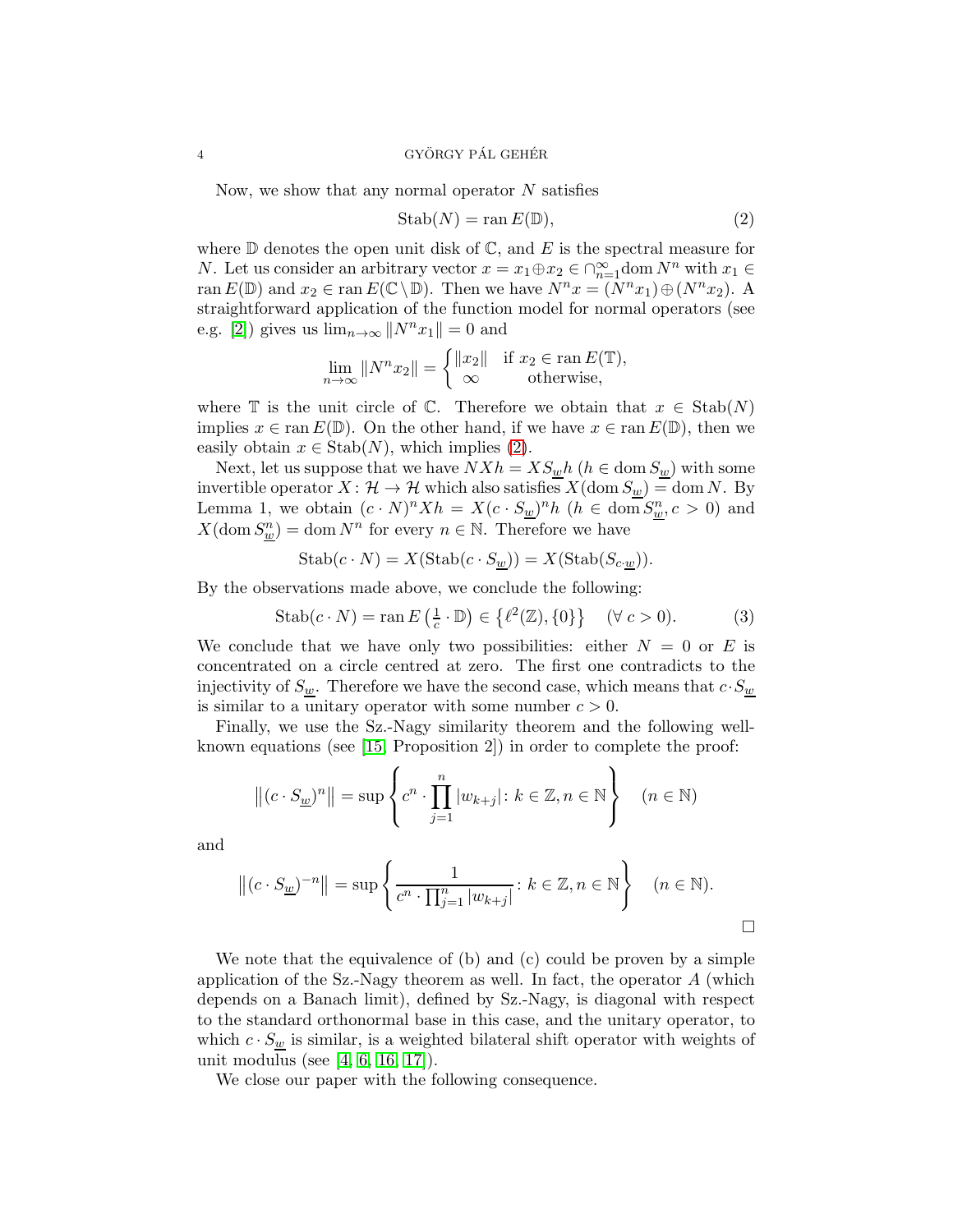BILATERAL WEIGHTED SHIFT OPERATORS SIMILAR TO NORMAL OPERATORS 5

**Corollary 1.** Let  $S_w$  be an injective weighted bilateral shift operator on  $\ell^2(\mathbb{Z})$  which is similar to a normal operator. Then  $S_{\underline{w}}$  is a bounded, cyclic operator, which is not supercyclic. Furthermore, its spectrum is a circle centred at zero.

*Proof.* Since S is cyclic, bounded, and its spectrum is  $\mathbb{T}$ , we obtain that  $S_{\underline{w}}$ , which is similar to  $\frac{1}{c} \cdot S$  with some  $c > 0$ , is also cyclic, bounded, and its spectrum is  $\frac{1}{c} \cdot \mathbb{T}$ . Furthermore,  $\frac{1}{c} \cdot S$  is not supercyclic by [\[14,](#page-4-12) Theorem 3.1], which implies that neither is  $S_w$ 

#### **ACKNOWLEDGEMENT**

The author was supported by the "Lendület" Program (LP2012-46/2012) of the Hungarian Academy of Sciences.

### **REFERENCES**

- <span id="page-4-1"></span>[1] N.E. Benamara and N. Nikolski, Resolvent tests for similarity to a normal operator, Proc. London Math. Soc. (3) **78** (1999), 585-626.
- <span id="page-4-15"></span><span id="page-4-5"></span>[2] J.B. Conway, A Course in Functional Analysis, New York, Springer Verlag, 1985.
- [3] S.R. Foguel, A counterexample to a problem of Sz.-Nagy Proc. Amer. Math. Soc. 15 (1964) 788–790.
- <span id="page-4-4"></span>[4] Gy.P. Gehér, Asymptotic limits of operators similar to normal operators, Proc. Amer. Math. Soc. electronically published on April 2, 2015, DOI: <http://dx.doi.org/10.1090/proc/12632> (to appear in print).
- <span id="page-4-16"></span><span id="page-4-6"></span>[5] P.R. Halmos, Ten problems in Hilbert space, Bull. Amer. Math. Soc. 76 (1970), 887–933.
- [6] C. S. KUBRUSLY, An Introduction to Models and Decompositions in Operator Theory, Birkhäuser, Boston, 1997.
- <span id="page-4-2"></span>[7] S. Kupin, Linear resolvent growth test for similarity of a weak contraction to a normal operator, Ark. Mat. **39** (2001), 95–119.
- <span id="page-4-3"></span>[8] S. Kupin, Operators similar to contractions and their similarity to a normal operator, Indiana Univ. Math. J. 52 (2003), 753–768.
- <span id="page-4-7"></span>[9] A. Lebow, A power-bounded operator that is not polynomially bounded, Michigan Math. J. 15 (1968), 397–399.
- <span id="page-4-9"></span>[10] N.K. Nikolski, Treatise on the Shift Operator, Springer-Verlag, Berlin, Heidelberg, New York, 1986.
- <span id="page-4-8"></span>[11] G. Pisier, A polynomially bounded operator on Hilbert space which is not similar to a contraction, J. Amer. Math. Soc. 10 (1997), 351–369.
- <span id="page-4-13"></span>[12] S.  $\hat{O}$ ta and K. Schmüdgen, On some classes of unbounded operators, Integr. Equat. Oper. Th. 12 (1989), 211–226.
- <span id="page-4-12"></span><span id="page-4-11"></span>[13] H.N. Salas, Hypercyclic weighted shifts, Trans. Amer. Math. Soc., 347 (1995), 993– 1004.
- <span id="page-4-10"></span>[14] H.N. Salas, Supercyclicity and weighted shifts, Studia Math., 135 (1999), 55–74.
- [15] A.L. Shields, Weighted shift operators and analytic function theory, Topics in Operator Theory, Math. Surveys 13, Amer. Math. Soc., Providence, R. I., 1974, 49–128.
- <span id="page-4-14"></span>[16] B. Sz.-Nagy, C. Foias, H. Bercovici and L. Kérchy, *Harmonic Analysis of Operators* on Hilbert Space, Second edition, Springer, 2010.
- <span id="page-4-0"></span>[17] B. Sz.-Nagy, On uniformly bounded linear transformations in Hilbert space, Acta Univ. Szeged. Sect. Sci. Math. 11 (1947), 152–157.